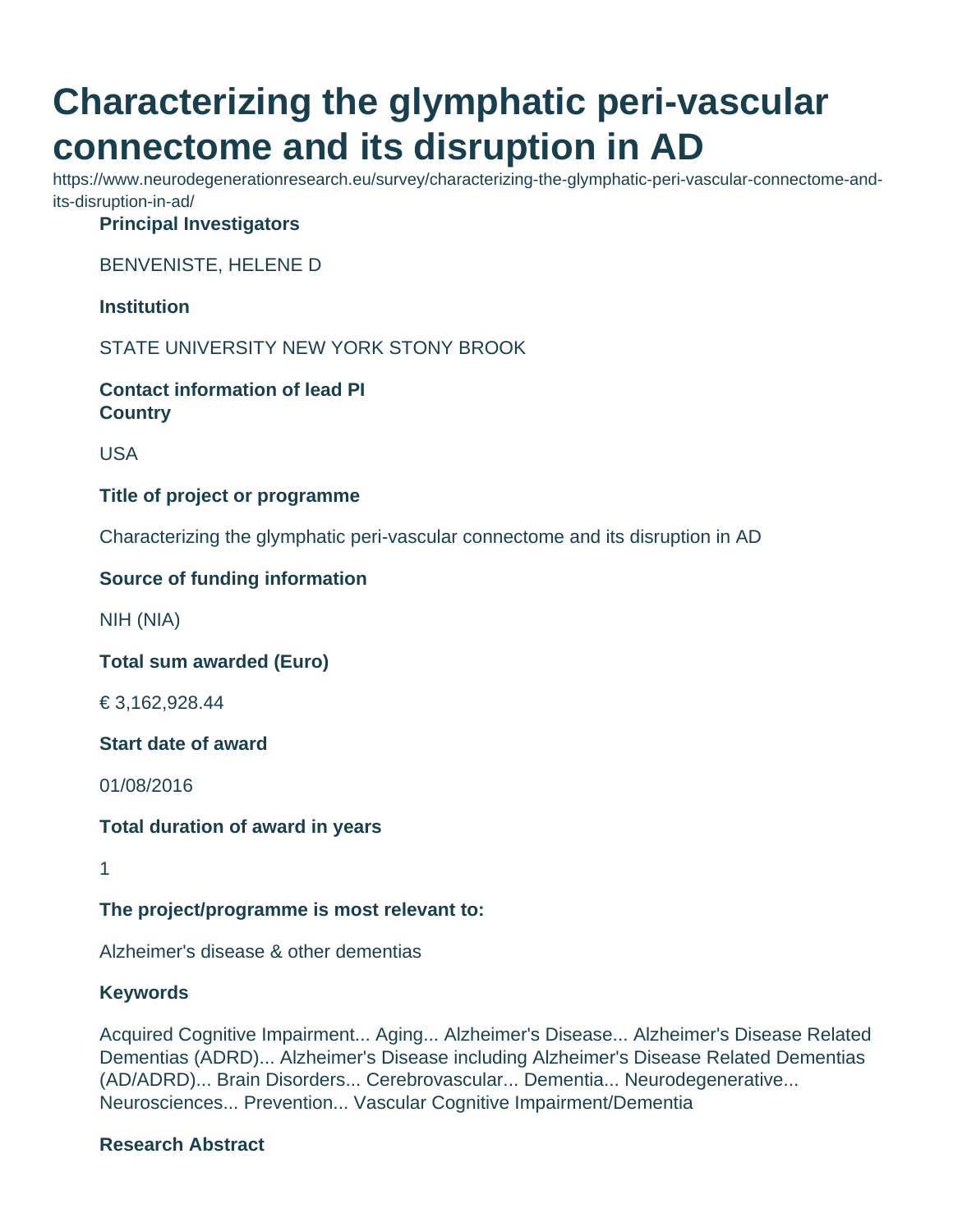We are proposing a novel approach to diagnosing early Alzheimer's disease (AD) and predicting progression via a robust biomarker that captures 'glymphatic' pathway transport on a systems level. The glymphatic pathway is a brain-wide system, which was recently discovered to function as a clearance pathway for toxic brain waste proteins including soluble amyloid beta (A?) and tau similarly to the classical body-wide lymphatic system. As such, the glymphatic pathway comprises a previously overlooked and unique compartment of the brain vasculature, the peri-vascular space wherein cerebrospinal fluid (CSF) is flowing and streaming into the brain interstitial fluid (ISF) space thereby forcing waste solutes out of the brain. Except for rare familial AD, where excessive A? production and deposition in the brain clearly drives cognitive decline, there is limited evidence in the more common sporadic AD that cerebral A? accumulation is the result of A??overproduction. In fact, emerging evidence suggests that parenchymal A? accumulation in sporadic AD is driven by reduced A? clearance. The glymphatic pathway is thus a prime candidate for linking disruptive clearance of A? to AD, and we will use this opportunity to develop new tools and computational analysis aimed explicitly at capturing global glymphatic pathway function and serve as a novel diagnostic AD biomarker. Currently there is no method available to capture all of the intricate and dynamic components of glymphatic transport, in particular, parenchymal transport and clearance pathways. We propose to integrate imaging techniques and develop novel computational analysis including optimal mass transport to characterize the glymphatic pathway as a brain-wide dynamic 'unit'. The ultimate goal of the proposed investigation is to apply the glymphatic biomarker and track its disruption in progressing vascular and parenchymal amyloid pathologies. The proposed studies are based on novel preliminary findings that 1) glymphatic transport can be visualized as an integrative system through perivascular and interstitial spaces; 2) that state dependent changes induced by specific anesthetic regimens which dramatically affect the glymphatic transport can be captured by optimal mass transport analysis; and 3) a new transgenic rat model of cerebral amyloid angiopathy (rTg-SwDI) which will be used for specific hypothesis testing against the transgenic rat AD model (rTgF344-AD36) in the proposed studies. The specific aims are the following: (1) To develop biomarkers to visualize and functionally quantify macroscopic, glymphatic transport based on computational analysis of MRI and macroscopic optical imaging of CSF tracers in normal young (3 month old) rats and (2) to determine how and when normal aging and specific AD-like cerebral vascular and parenchymal amyloid pathologies influence glymphatic transport in the brain using the computational pipeline developed in SA1. Successful completion of the proposed highly innovative experiments will yield an entirely new and promising biomarker to track reduced Aß clearance via the glymphatic pathway which is key to the propagation of CAA and AD.

#### **Lay Summary**

PROJECT NARRATIVE We propose to develop an imaging "biomarker" to identify the changes in the 'glymphatic' system that occur due to normal aging and, in particular, following deposition of amyloid plaques. Pre-clinical studies show that the glymphatic system is involved with brainwide metabolic waste clearance, including removal of beta- amyloid. The glymphatic biomarker will be used to detect early-stage disease such as vascular amyloidosis with deposits in the small blood vessels and/or within the brain tissue itself. The goal is to understand how dysfunction of the glymphatic system contributes to further amyloid buildup evident in Alzheimer's disease and to cognitive deficits. The novel studies will be performed in two different (and new) transgenic rat models of amyloid disease which closely mimic the human